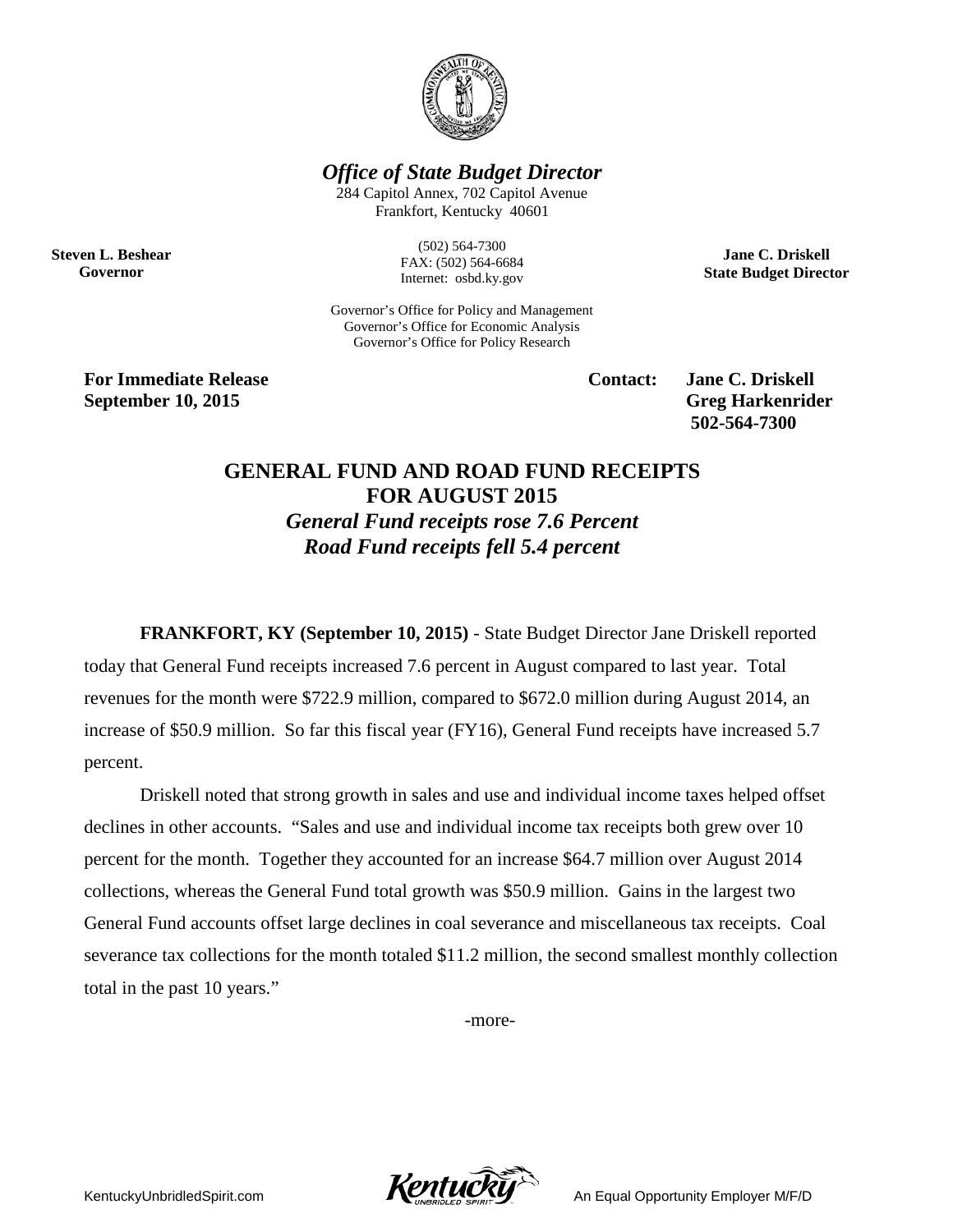To meet the official revenue estimate for FY16 an increase of 1.0 percent over FY15 actual receipts is needed. Based on year-to-date collections, General Fund revenues need to grow 0.3 percent for the remainder of the fiscal year to meet the official estimate.

Among the major accounts:

- Individual income taxes increased 12.0 percent almost entirely due to withholding payments. Withholding collections grew 12.1 percent. Collections year-to-date are up 6.7 percent.
- Sales tax revenues rose 10.8 percent and have increased 9.7 percent through the first two months of the fiscal year.
- Corporation income tax collections increased \$500,000 as an \$8 million increase in declarations was almost completely offset by a decline in net returns. Year-to-date receipts have grown by \$6.3 million.
- Cigarette taxes fell 8.4 percent but have grown 0.8 percent for the year.
- Property taxes increased 13.1 percent and have grown 4.4 percent for the fiscal year.
- Coal severance tax collections decreased 33.9 percent in August and are down 23.7 percent through the first two months of the fiscal year.
- Lottery revenues grew 5.9 percent to \$18.0 million.

Road Fund receipts for August totaled \$133.5 million, a decrease of 5.4 percent from

August 2014 levels. Motor vehicle usage tax collections increased 28.8 percent due to timing issues but motor fuels tax collections declined by 17.4 percent. To meet the official Road Fund revenue estimate for FY16 an increase of 2.1 percent over FY 15 actual receipts is needed. Based on year-todate collections, Road Fund revenues need to grow 2.9 percent for the remainder of the fiscal year to meet the official estimate.

Among the accounts:

- Motor fuels fell 17.4 percent in August and have decreased 15.4 percent for the year.
- Motor vehicle usage collections increased 28.8 percent for the month and have grown 27.0 percent for the first two months of the fiscal year. Timing issues have affected receipts in this account for each of the first two months of the fiscal year. Adjusting for the impact of timing issues, receipts to-date reflect an increase of 5 to 6 percent.
- License and privilege tax fell 10.2 percent.
- Nontax receipts decreased \$2.0 million and are down \$600,000 for the year.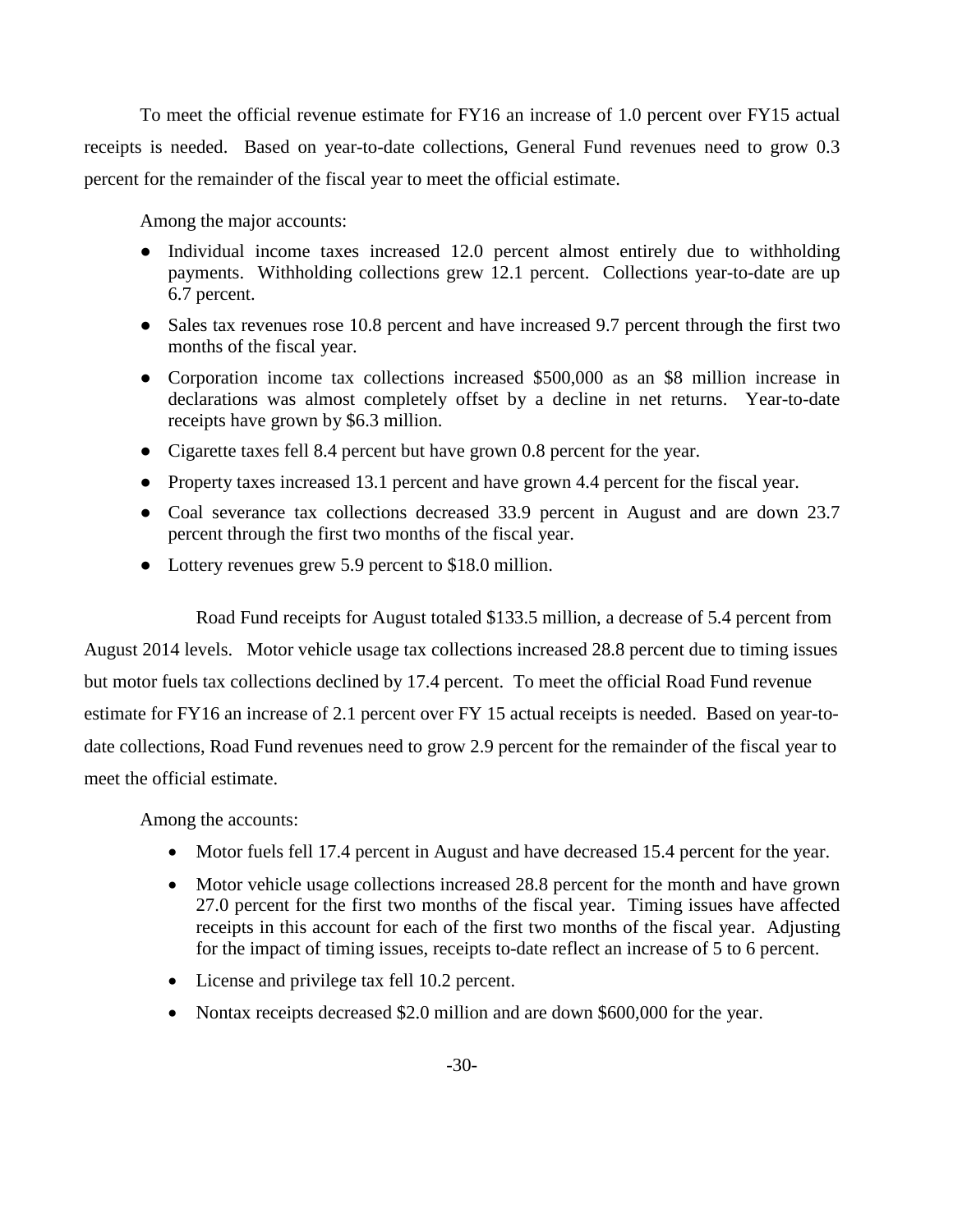## KENTUCKY STATE GOVERNMENT REVENUE 1. GENERAL FUND REVENUE

|                                           |                     | <b>AUGUST</b>          |                    |                        | <b>JULY THROUGH AUGUST</b> |                    |
|-------------------------------------------|---------------------|------------------------|--------------------|------------------------|----------------------------|--------------------|
|                                           | 2015                | 2014                   | % Change           | FY 2016                | FY 2015                    | % Change           |
| <b>TOTAL GENERAL FUND</b>                 | \$722,891,829       | \$671,973,625          | 7.6%               | \$1,456,674,506        | \$1,377,865,470            | 5.7%               |
| <b>Tax Receipts</b>                       | \$708,571,764       | \$649,930,658          | $9.0\%$            | \$1,412,454,925        | \$1,319,020,719            | 7.1%               |
| Sales and Gross Receipts                  | \$327,277,933       | \$299,666,200          | 9.2%               | \$678,049,460          | \$621,045,840              | 9.2%               |
| <b>Beer Consumption</b>                   | 595,382             | 600,812                | $-0.9\%$           | 1,316,963              | 1,150,650                  | 14.5%              |
| <b>Beer Wholesale</b>                     | 5,653,208           | 5,448,640              | 3.8%               | 12,612,786             | 10,844,291                 | 16.3%              |
| Cigarette                                 | 18,957,060          | 20.691.180             | $-8.4%$            | 40,596,987             | 40,254,945                 | 0.8%               |
| <b>Distilled Spirits Case Sales</b>       | 11,027              | 10,123                 | 8.9%               | 24,559                 | 22,312                     | 10.1%              |
| <b>Distilled Spirits Consumption</b>      | 1,032,015           | 967,857                | 6.6%               | 2,310,132              | 2,130,881                  | 8.4%               |
| <b>Distilled Spirits Wholesale</b>        | 3,016,819           | 2,669,306              | 13.0%              | 6,788,280              | 5,943,685                  | 14.2%              |
| Insurance Premium                         | 233,055             | 153,583                | 51.7%              | 238,437                | 317,174                    | $-24.8%$           |
| Pari-Mutuel                               | 425,657             | 200,041                | 112.8%             | 653,482                | 394,744                    | 65.5%              |
| Race Track Admission<br>Sales and Use     | 0<br>288,684,428    | 74,316<br>260,476,685  | $-100.0%$<br>10.8% | 111,140                | 74,316<br>542,941,560      | 49.6%<br>9.7%      |
|                                           | 229,037             | 229,421                | $-0.2%$            | 595,579,655<br>487,516 | 493,986                    | $-1.3%$            |
| <b>Wine Consumption</b><br>Wine Wholesale | 1,262,788           |                        | 2.2%               | 2,743,257              |                            | 7.5%               |
| <b>Telecommunications Tax</b>             | 5,337,042           | 1,235,423<br>5,140,356 | 3.8%               | 10,902,099             | 2,551,503<br>10,434,476    | 4.5%               |
| <b>Other Tobacco Products</b>             | 1,840,415           | 1,768,457              | 4.1%               | 3,679,651              | 3,490,993                  | 5.4%               |
| <b>Floor Stock Tax</b>                    | 0                   | 0                      | ---                | 4,516                  | 324                        | 1294.4%            |
|                                           |                     |                        |                    |                        |                            |                    |
| License and Privilege                     | \$19,961,621        | \$27,222,664           | $-26.7%$           | \$46,795,549           | \$56,036,579               | $-16.5%$           |
| Alc. Bev. License Suspension              | 47,725              | 37,330                 | 27.8%              | 71,075                 | 54,130                     | 31.3%              |
| Coal Severance                            | 11,186,295          | 16,923,701             | $-33.9%$           | 24,272,470             | 31,822,156                 | $-23.7%$           |
| <b>Corporation License</b>                | 27,776              | 56.416                 | $-50.8%$           | 38,109                 | 78,905                     | $-51.7%$           |
| <b>Corporation Organization</b>           | 0                   | 420                    | $-100.0%$          | 0                      | 4,930                      | $-100.0%$          |
| <b>Occupational Licenses</b>              | 13,263              | 4,113                  | 222.5%             | 45,453                 | 37,104                     | 22.5%              |
| Oil Production                            | 541,142             | 1,342,785              | $-59.7%$           | 1,186,085              | 2,147,599                  | $-44.8%$           |
| Race Track License                        | $\mathbf{0}$        | 95,000                 | $-100.0%$          | 132,500                | 95,000                     | 39.5%              |
| <b>Bank Franchise Tax</b>                 | (1,071,801)         | (405, 478)             | ---                | (931, 908)             | (364,980)                  |                    |
| <b>Driver License Fees</b>                | 56,637              | 58,900                 | $-3.8%$            | 117,618                | 135,680                    | $-13.3%$           |
| <b>Minerals Severance</b>                 | 1,618,107           | 1,376,414              | 17.6%              | 3,805,902              | 2,872,933                  | 32.5%              |
| Natural Gas Severance                     | 668,849             | 719,073                | $-7.0%$            | 1,414,110              | 2,190,710                  | $-35.4%$           |
| <b>Limited Liability Entity</b>           | 6,873,629           | 7,013,989              | $-2.0%$            | 16,644,135             | 16,962,412                 | $-1.9%$            |
| Income                                    | \$328,860,536       | \$291,812,658          | 12.7%              | \$639,702,775          | \$593,727,164              | 7.7%               |
| Corporation                               | (10, 868, 843)      | (11, 416, 550)         | $---$              | 6,772,219              | 484,963                    | 1296.4%            |
| Individual                                | 339,729,378         | 303,229,208            | 12.0%              | 632,930,556            | 593,242,201                | 6.7%               |
| Property                                  | \$26,299,189        | \$23,254,292           | 13.1%              | \$34,291,663           | \$32,861,816               | 4.4%               |
| <b>Building &amp; Loan Association</b>    | 0                   | $\overline{0}$         | $---$              | $\overline{0}$         | (498, 150)                 | $---$              |
| General - Real                            | 134,097             | (545, 665)             | ---                | 87,305                 | (636, 863)                 | ---                |
| General - Tangible                        | 10,049,700          | 9,713,076              | 3.5%               | 19,545,014             | 18,106,117<br>968,275      | 7.9%               |
| Omitted & Delinquent                      | 2,263,606           | 3,598,205              | $-37.1%$           | (2,240,280)            |                            | $-331.4%$<br>13.3% |
| <b>Public Service</b><br>Other            | 13,846,829<br>4,958 | 10,484,128<br>4,549    | 32.1%<br>9.0%      | 16,894,666<br>4,958    | 14,917,732<br>4,705        | 5.4%               |
|                                           |                     |                        |                    |                        |                            |                    |
| Inheritance                               | \$4,014,257         | \$5,724,508            | $-29.9%$           | 9,591,934              | \$12,142,676               | $-21.0%$           |
| Miscellaneous                             | \$2,158,229         | \$2,250,336            | $-4.1%$            | \$4,023,544            | \$3,206,643                | 25.5%              |
| <b>Legal Process</b>                      | 1,374,004           | 1,271,553              | 8.1%               | 2,455,095              | 2,223,956                  | 10.4%              |
| T. V. A. In Lieu Payments                 | 784,225             | 978,784                | $-19.9%$           | 1,568,450              | 978,784                    | 60.2%              |
| Other                                     | 0                   | 0                      | ---                | 0                      | 3,904                      | $-100.0%$          |
| Nontax Receipts                           | \$14,210,348        | \$21,932,111           | $-35.2%$           | \$43,880,460           | \$58,568,987               | $-25.1%$           |
| <b>Departmental Fees</b>                  | 832,136             | 851,252                | $-2.2\%$           | 1,757,928              | 2,142,552                  | -18.0%             |
| PSC Assessment Fee                        | 163,213             | 1,328,170              | $-87.7%$           | 10,760,481             | 14,670,943                 | $-26.7%$           |
| Fines & Forfeitures                       | 1,795,909           | 1,858,790              | $-3.4%$            | 3,754,179              | 3,830,115                  | $-2.0%$            |
| Income on Investments                     | (58, 591)           | (64, 819)              | ---                | (92, 867)              | (99, 101)                  |                    |
| Lottery                                   | 18,000,000          | 17,000,000             | 5.9%               | 35,000,000             | 33,500,000                 | 4.5%               |
| Sale of NOx Credits                       | 0                   | 7,425                  | $-100.0\%$         | $\mathbf{0}$           | 10,644                     | $-100.0%$          |
| Miscellaneous                             | (6,522,318)         | 951,292                | ---                | (7, 299, 261)          | 4,513,834                  |                    |
| Redeposit of State Funds                  | \$109,717           | \$110,856              | $-1.0%$            | 339,122                | \$275,765                  | 23.0%              |